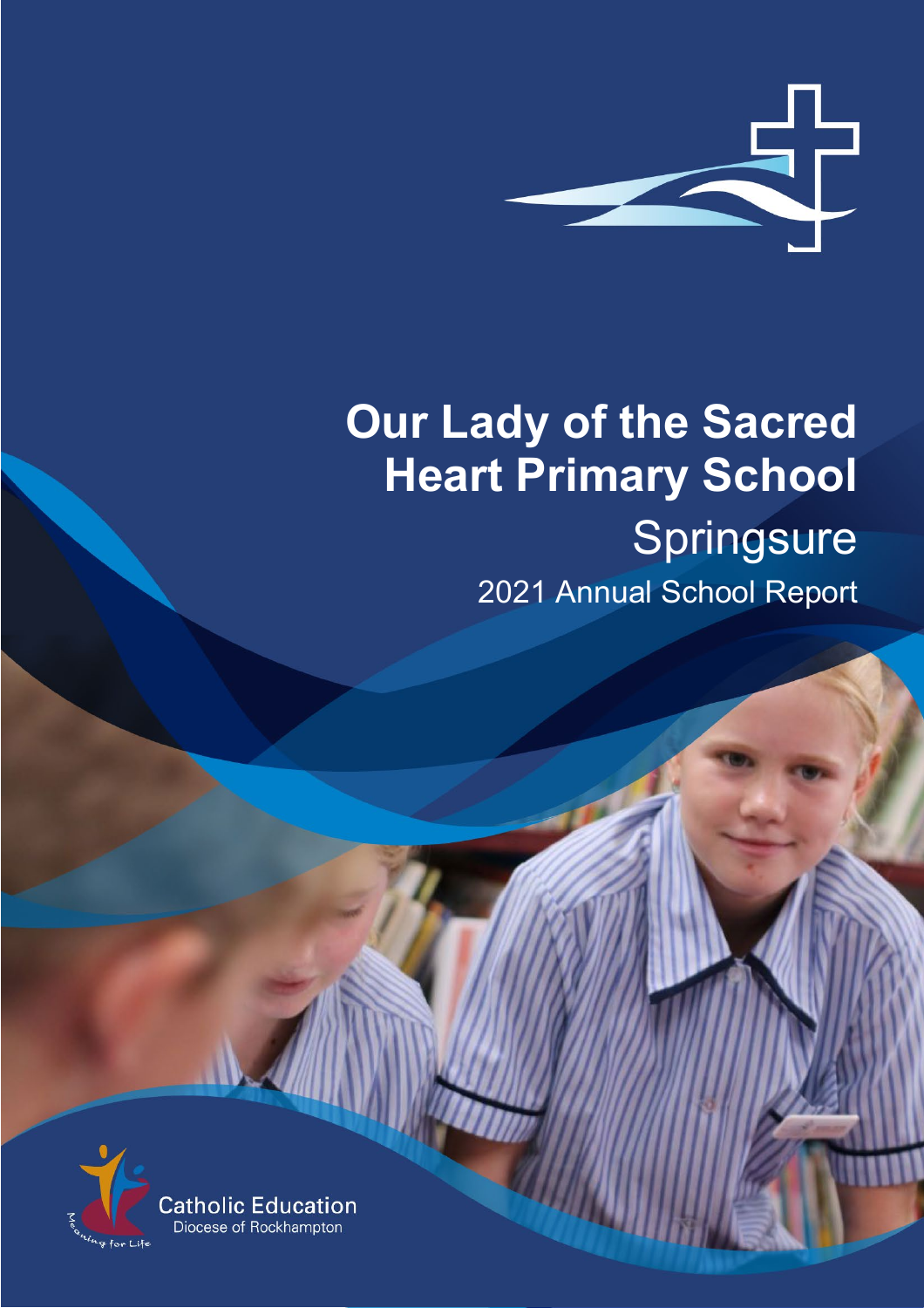# **Our Lady of the Sacred Heart Primary School, Springsure**

Catholic Education Diocese of Rockhampton

# **Principal**

Mr Peter Smith

### **Address**

Gap Street Springsure Qld 4722

# **Total enrolments**

19

# **Year levels offered**

Prep – Year 6

# **Type of School:**

Co-educational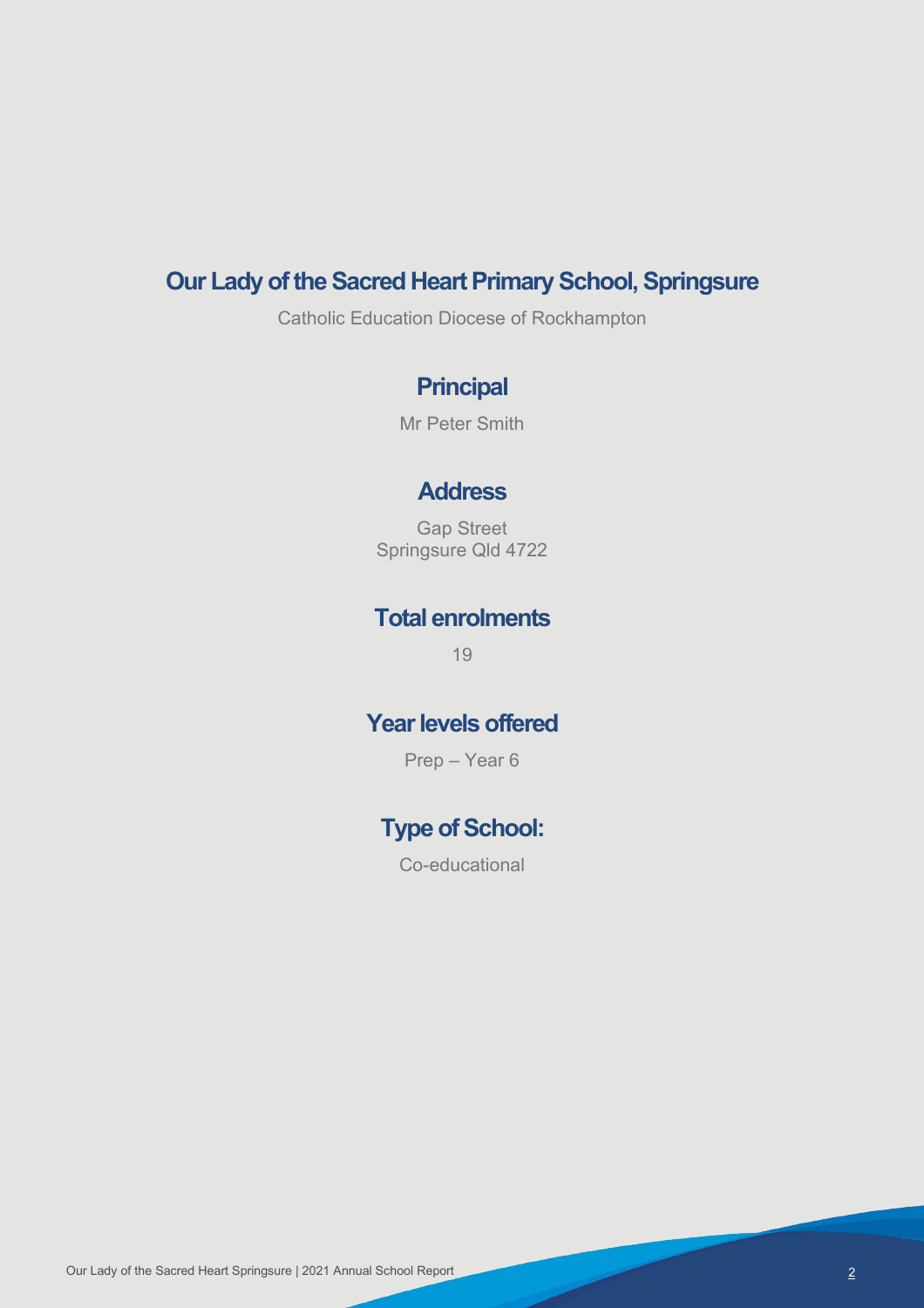# **School Overview**

Our Lady of the Sacred Heart Catholic Primary School provides a holistic education for children from Prep to Year Six. A Kindergarten is provided on-site, and a strong educational partnership thrives between the school and the Kindergarten, ensuring successful transitions for our youngest learners. The school services the rural community of Springsure in the Central Highlands of Queensland, in which the beef, farming and mining industries flourish. Many of our parents are graziers, farmers or employed by local businesses. We are proud of the heritage of the Sisters of Mercy and, by being hospitable to and welcoming of all in our community, we strive to live out our school motto: Honesty, Respect, Care. We aim to develop a community spirit based on Gospel values in the Catholic tradition and are an integral part of Our Lady of the Sacred Heart Catholic Parish.

Classes are multi-age, with Prep-Year 2, Years 3/4 and Years 5/6. Although a small school, we offer a holistic education through the implementation of contemporary Literacy and Numeracy practices, as well as offering a diverse range of specialist subjects including Robotics, Dance, Music and Drama. We work hard to ensure that all students are encouraged to reach their maximum potential in their learning and as caring and thoughtful members of the community. We encourage all parents to work in partnership with our staff, parish and wider community to maximise every child's growth and success. This supportive and productive environment helps build highly effective relationships, enabling our students to foster a love of learning and realise their potential.

More information on our school can be accessed from myschool.edu.au

# **Curriculum Offerings**

#### **Distinctive Curriculum Offerings**

Our Lady of the Sacred Heart Catholic Primary School is a co-educational school offering primary education from Kindergarten to Year 6. We offer a holistic and innovative educational program that leads the way in the Central Highlands. We have a wonderful partnership between staff, parents, students and the wider community to help create the foundation of a caring and inclusive culture which supports the growth of every student. Honesty, Respect and Care are the values that underpin our faith driven culture which develops well-grounded, respectful and communityminded individuals who are ready for bright futures.

#### **Extra Curricula Activities**

- Representative Sport students are involved in a variety of sporting events at various levels (school, district, Central Highlands, Capricornia). Sports include athletics, swimming, cross country, rugby league, rugby union, soccer, tennis, and netball.
- Each term students are offered the opportunity to participate in 'Active Afterschool Sport" which is a program run by staff or external coaches in various sports and activities for an hour a week.
- The school runs a 'Mini Netball' competition for the district, inviting any girls or boys throughout the district to be involved in an active and team supportive afterschool activity.
- All Year 5 & 6 students can attend a camp of up to 5 days during the year. Every second year the children travel to Canberra for their camp. Every other grade has the opportunity to attend school excursions when they relate to and enhance classroom teachings.
- All students are encouraged and given the opportunities to take part in our School Masses and School Prayer Assemblies.
- Our School proudly supports the local tradition of marching in the town's ANZAC Day march each year and is always well represented by students, parents, and staff.
- Our school enters a display in the pavilion at the local show that provides an opportunity for students to show their work to the wider community.
- Our school is a Sun Smart school as well as an Asthma Friendly School and we provide education to our students on these two topics throughout the year.
- Our school runs a school art exhibition for the community at the local art gallery towards the end of the year.
- Every student from Years 3-6 has the opportunity to participate in an instrumental music program.

#### **How Information and Communication Technologies are used to assist learning**

In working through establishing the integrated curriculum process, OLSH School aims to make Information Communication Technologies integral to learning. To realise this, we aim to achieve a number of goals:

• To take full advantage of the possibilities of ICT to enhance student learning, create efficiencies in delivering education and school administration, and advance lifelong learning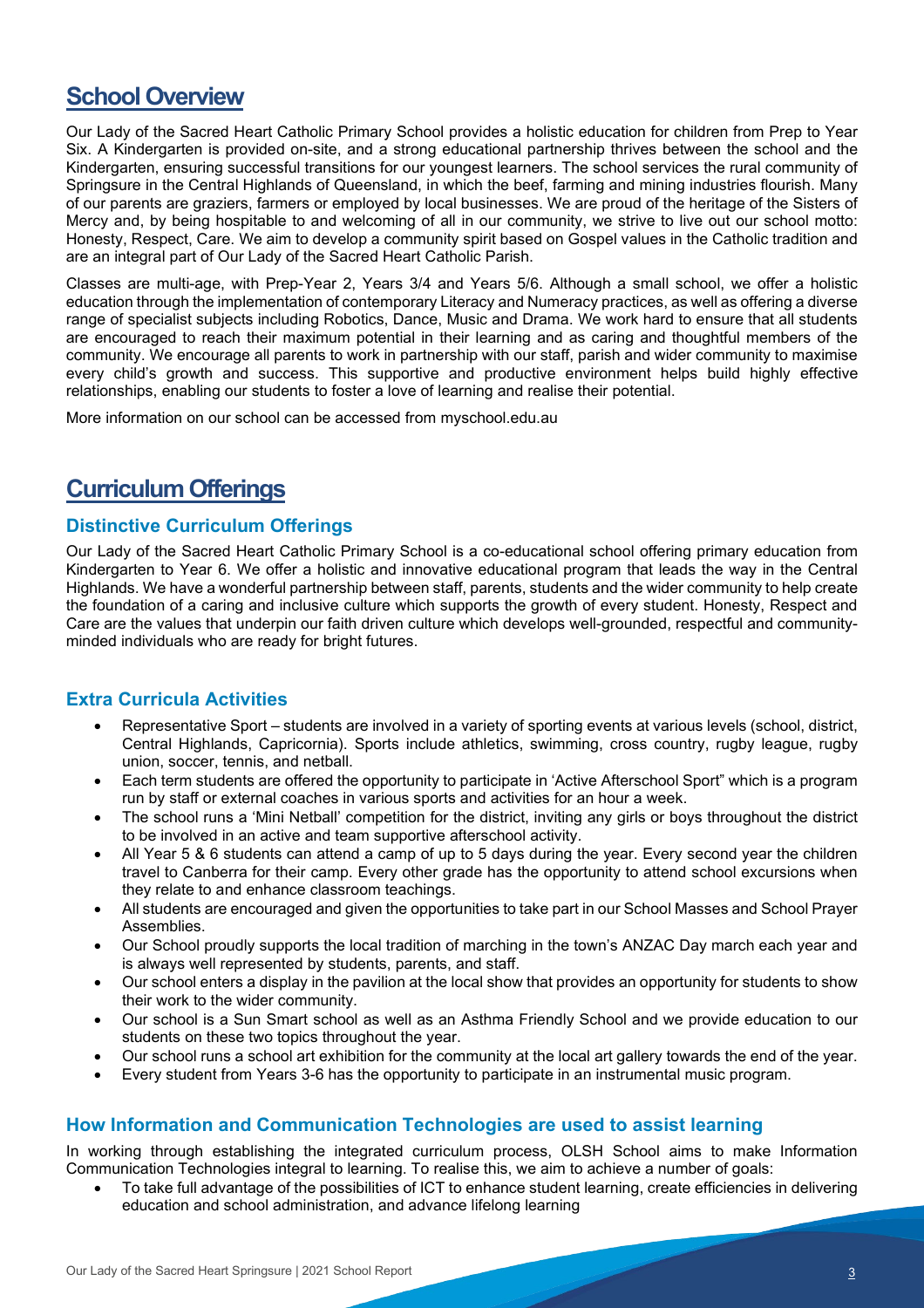- To empower teachers and students to make the most of new technologies to create new learning pathways that will equip students to learn for life
- To connect teachers with professional learning so they can create and employ meaningful and engaging strategies where ICT is integral to learning
- To support the effective use of ICT for learning by sharing and celebrating success, delivering an underpinning framework of ICT support and maintaining and extending ICT curriculum integration.

### **Social Climate**

#### **Strategies to Promote a Positive Culture**

The 'Making Jesus Real' (MJR) Program is a value-based educational program that aims to help students, staff and parents recognise the presence of goodness and Jesus in their everyday lives and aligns with the Gospel values that underpin our mission/vision. Students are encouraged to see the goodness in themselves and others and to recognise these as God-given gifts to be shared freely with all. MJR groups take place as a mixed class of all ages, helping to provide an avenue for peer support and mentoring across year levels. Religion is taught as a Learning Area for 2.5 hours per week. Religious education is at the core of our school and we continue to enjoy a very good relationship with Our Lady of the Sacred Heart Parish. A whole-school Behaviour Management Policy is in place, with strategies across the school to assist staff in implementing a consistent approach. The aim of the Behaviour Management Plan is to ensure a safe and secure learning environment where all children have access to a range of learning opportunities.

#### **Cyber Safety and Anti-Bullying Strategies**

Our school has implemented Catholic Education Diocese of Rockhampton (CEDR) policies on Acceptable Use Agreements for students and staff. The school regularly communicates to parents and the school community about cyber safety issues. We also have appropriate policies in place to deal with the use of mobile phones and other electronic devices. Our school has social/emotional learning programs in place to assist students in guarding against bullying at school. We access CEDR representatives to give focused information sessions to parents, staff and students. The school community is kept up to date about developments in this area. All CEDR and school policies are reviewed on a regular basis.

#### **Strategies for involving parents in their child's education**

The P&F Association meetings are held on the first Monday of the month. This organisation conducts fundraising activities for the school to assist with purchasing resources. However, the P&F are primarily committed to generating events that promote a culture of family within the school, providing an avenue for families in the community to get together to share their thoughts, feelings and time together.

The School Board has been in operation for the past eight years with new members undergoing an induction program. The Board provides leadership with policy development, financial management, visioning, maintenance and capital works. Our parent body continues to work to provide a wide range of services for the school. These include tuckshop each Friday, school camps, sports days, working bees and other social events.

We have an open-door policy where parents are welcomed and encouraged to be actively engaged in the school community in a variety of ways depending on their time, talents and interests. Communication between staff and parents is given the highest priority and it is our belief that with open two-way communication our school will continue to flourish as a friendly learning environment. We have incorporated 'Celebration of Learning' days at school and invite families and community into our classrooms, providing an insight into the children's learning and the wonderful work the school does.

Our fortnightly newsletter also provides a vital communication link between the school and families and once a fortnight each class provides a comment for the Newsletter to keep parents informed. We also have a social media page to help inform parents of happenings in the school.

#### **Reducing the school's environmental footprint**

The school has adopted the Assisi model that has been fundamental in the development of our school as a learning community for sustainability. This model constitutes the Australian Catholic Bishops' Sustainability initiative and is a strategic, systems-based, integrated sustainability initiative that invites all in our community to participate through inquiry, formation and conversation to implement processes for just and sustainable living. It is evident in our school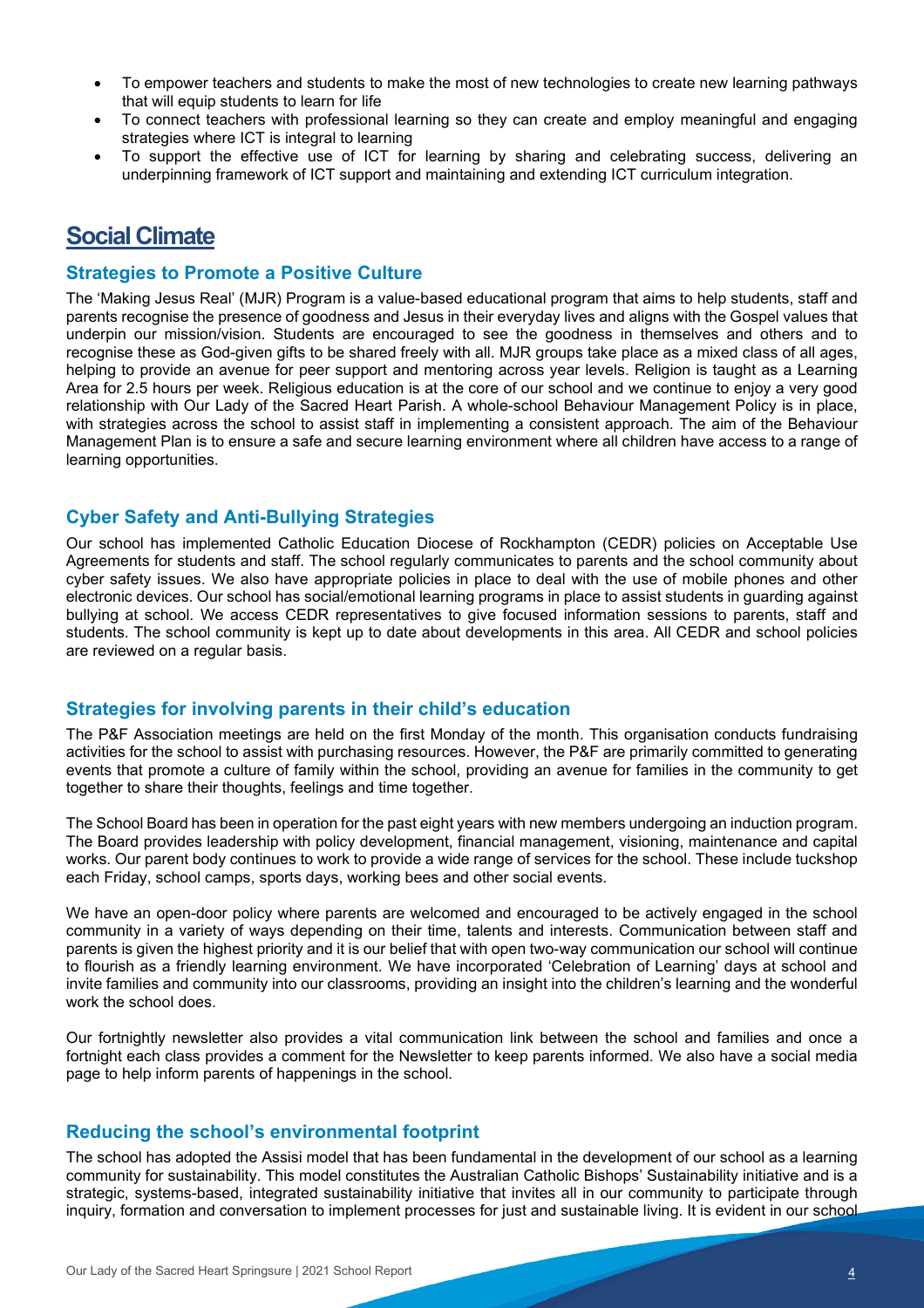via whole school projects including: solar panels, nude food to reduce waste, recycling bins in eating areas, poultry to recycle food scraps, student led gardens, mission activities, Making Jesus Real Groups, paper recycling and whole school integration of social justice issues within school RE programs.

# **Characteristics of the Student Body**

Current enrolment is 19 students from Prep to Year Six. In the last few years our numbers have decreased due to the fluctuation in the mining industry. Traditionally the school has serviced the rural community of Springsure in the Central Highlands, which is dependent on the beef, farming, and mining industries. Many of our parents are graziers, farmers, miners or employed by local businesses. The majority of families are middle-class, supportive and very involved in their child's education.

#### **Average student attendance rate (%)**

The average student attendance rate for 2021 was 98.16%.

#### **Management of non-attendance**

It is a statutory requirement that students attend school on each school day during the year. Parents/guardians are asked to notify the school via a telephone call, email or note whenever their child is absent. Text alerts are automatically sent each morning to families of children who are absent from the school but have not notified the office. Extended or repeated absence will be reported to the Principal who may require that the reason for absence be supported by a certificate from a medical practitioner. If no contact is made with the school after two days of a child's absence, the school office will telephone the home.

# **Staffing Information**

#### **Workforce Composition**

| <b>Workforce Composition</b> | <b>Teaching Staff</b> | Non-Teaching Staff | Indigenous Staff |
|------------------------------|-----------------------|--------------------|------------------|
| Headcounts                   | 6.00                  | 5.00               | 0.00             |
| Full-time equivalents        | 4.80                  | 2.67               | 0.00             |

#### **Qualifications of all teachers**

| Qualification - highest level of attainment | Percentage of staff with this Qualification |
|---------------------------------------------|---------------------------------------------|
| Doctoral / Post-doctoral                    |                                             |
| <b>Masters</b>                              |                                             |
| <b>Bachelor Degree</b>                      | 100%                                        |
| Diploma                                     |                                             |
| Certificate                                 |                                             |

#### **Major Professional Development Initiatives**

Staff professional development initiatives included:

- Bishop's Inservice Day and Religious Education focusing on formation
- Workplace Health and Safety procedures and protocols
- Data collection and the efficient use for improving learning outcomes
- Catholic Education facilitated conferences (curriculum and leadership focus)
- Student Protection and Protective Behaviours including Safeguarding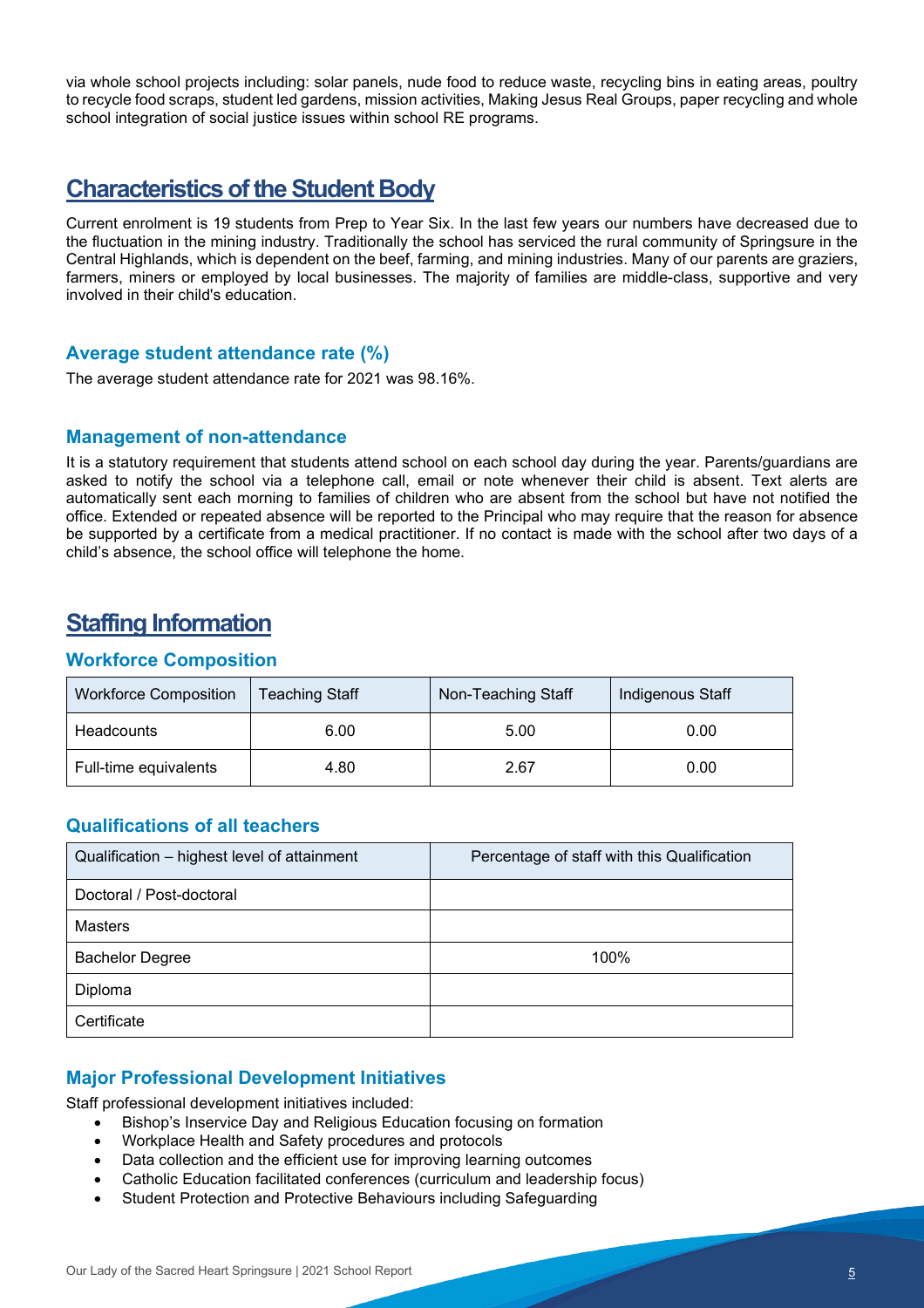- Staff members engage in professional sharing during staff meetings
- Staff attended several self-directed professional development activities, including literacy development and Early Years Curriculum.

The percentage of teachers engaged in professional development was 100%.

#### **Total funds expended on Professional Development**

The total of funds expended on teacher professional development was \$1,900.

#### **Average Staff Attendance and Retention**

The average staff attendance for the school year, based on unplanned absences of sick and emergency leave for periods of up to five days, was 95.57%.

Percentage of teaching staff retained from the previous school year was 71.43%.

# **School Income**

http://www.myschool.edu.au/.

(The School information below is available on the My School website).

| <b>GO</b> |
|-----------|
|           |
|           |
|           |
|           |
|           |
|           |

### **National Assessment Program – Literacy and Numeracy Results**

**Our reading, writing, spelling, grammar and punctuation, and numeracy results for Years 3 and 5 are available via the My School website at [www.myschool.edu.au.](http://www.myschool.edu.au/)** 

If you are unable to access the internet, please contact the school for a paper copy of our school's NAPLAN results.

### **Key Student Outcomes and Value Added**

The 2019 NAPLAN test results in many categories were very encouraging, with nearly all areas above the State and National averages. During 2020 and 2021, our school continued a whole school focus on literacy practices, in particular writing and spelling, with cohorts reflecting consistent results in this area. The introduction of warmup and sight word spelling across the whole school, as well as our new spelling and writing program, has helped to build literacy skills. A review of our whole school numeracy program has led to the implementation of a whole school focus on number. This focus on both literacy and numeracy will continue into next year with strategies incorporated into our School Development Plan.